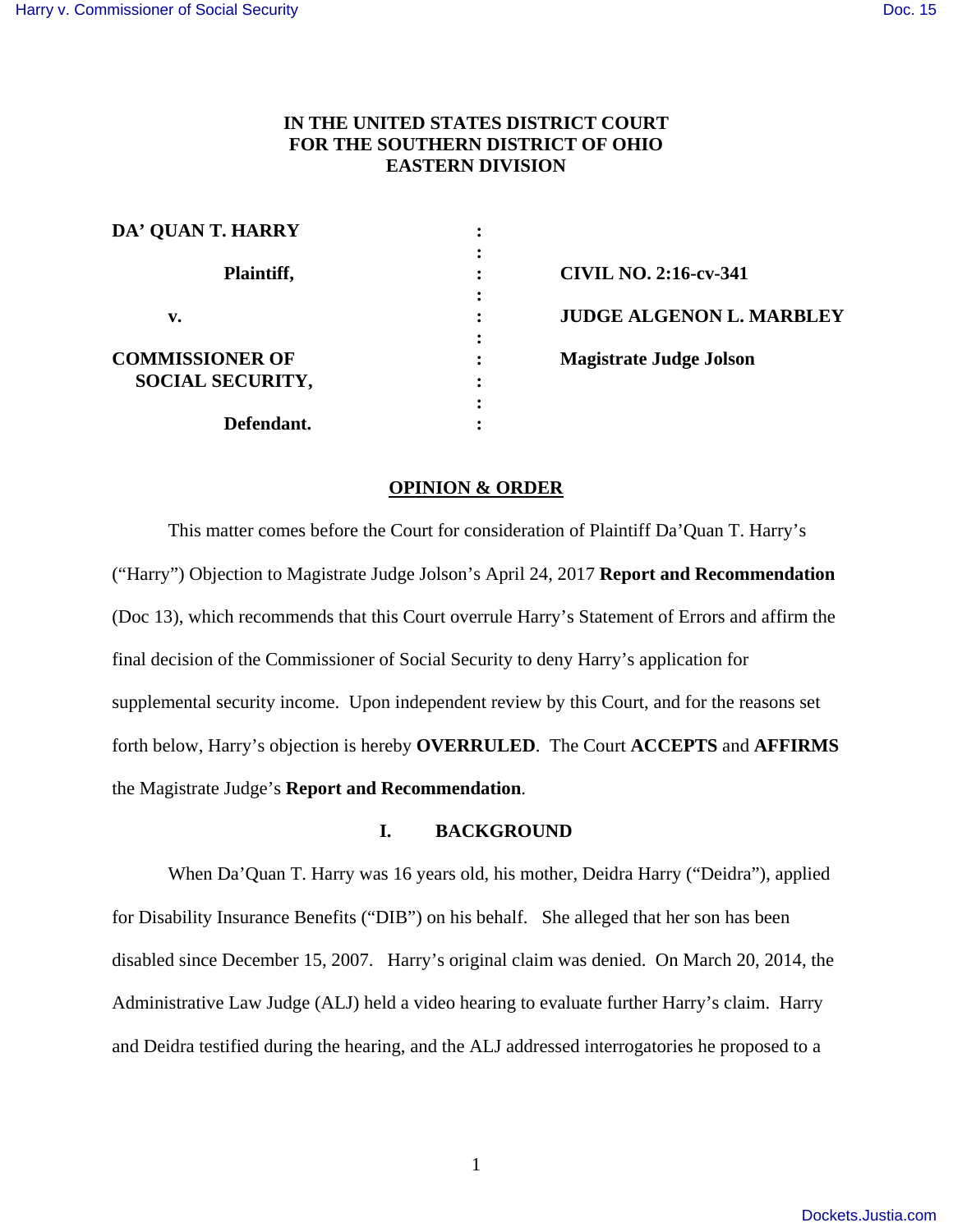Vocational Expert ("VE").<sup>1</sup> Because Harry turned eighteen years-old prior to the hearing, the ALJ obtained additional school and medical records to evaluate Harry's application under the adult disability standards and the child disability standards. Regarding Harry's medical records, the ALJ considered reports from four consultative evaluations Harry attended as a child, and one consultative evaluation he attended when he was 18 years old. $^2$  On November 11, 2014, the ALJ held that Harry was not disabled at any time within the meaning of the Social Security Act.

When evaluating a child under the child disability standards, the ALJ must conduct a three-step analysis to determine if the child is disabled and entitled to benefits. First, if the child is engaged in substantial, gainful activity, the child is not disabled. Second, if the child does not have a severe medically determinable impairment or a combination of impairments, the child is not disabled. Finally, if the child's impairment does not meet, medically equal, or functionally equal the listings, the child is not disabled. 20 § C.F.R. 416.924.

At steps one and two, the ALJ analyzed four medical evaluations Harry attended as a child and one medical evaluation he attended as an adult.<sup>3</sup> Dr. Jack Kramer diagnosed Harry with attention deficit hyperactive disorder ("ADHD"), Dr. Mark Hammerly concluded that Harry showed symptoms of ADHD, and Dr. Johanna Tylka concluded that Harry had probable ADHD.

<sup>&</sup>lt;sup>1</sup> The ALJ proposed a hypothetical question involving an individual who was born in November 1995, has limited education, can communicate English, has no work experience and has a residual functional capacity to perform full range of work at all exertional levels but with some non-exertional limitations. The individual is not required to read instructions, write reports or perform math calculations as essential functions of the job. The individual can have superficial interaction with co-workers, supervisors, and the public. Based on those characteristics, the VE was to determine whether the individual could work in the national economy.

<sup>&</sup>lt;sup>2</sup> Consultative evaluations are medical examinations that Social Security Disability claimants undergo to provide Social Security with a report of the claimant's conditions and various limitations. The doctors performing the evaluations are independent physicians.

<sup>&</sup>lt;sup>3</sup> Dr. Mark Hammerly evaluated Harry on May 13, 2008, when he was 12 years old, and Dr. Scott Donaldson evaluated Harry in July 2008. Dr. Jack Kramer evaluated Harry in March 2011, when he was 15 years old, and Dr. Albert Virgil evaluated Harry on February 2, 2012 when he was 16 years old.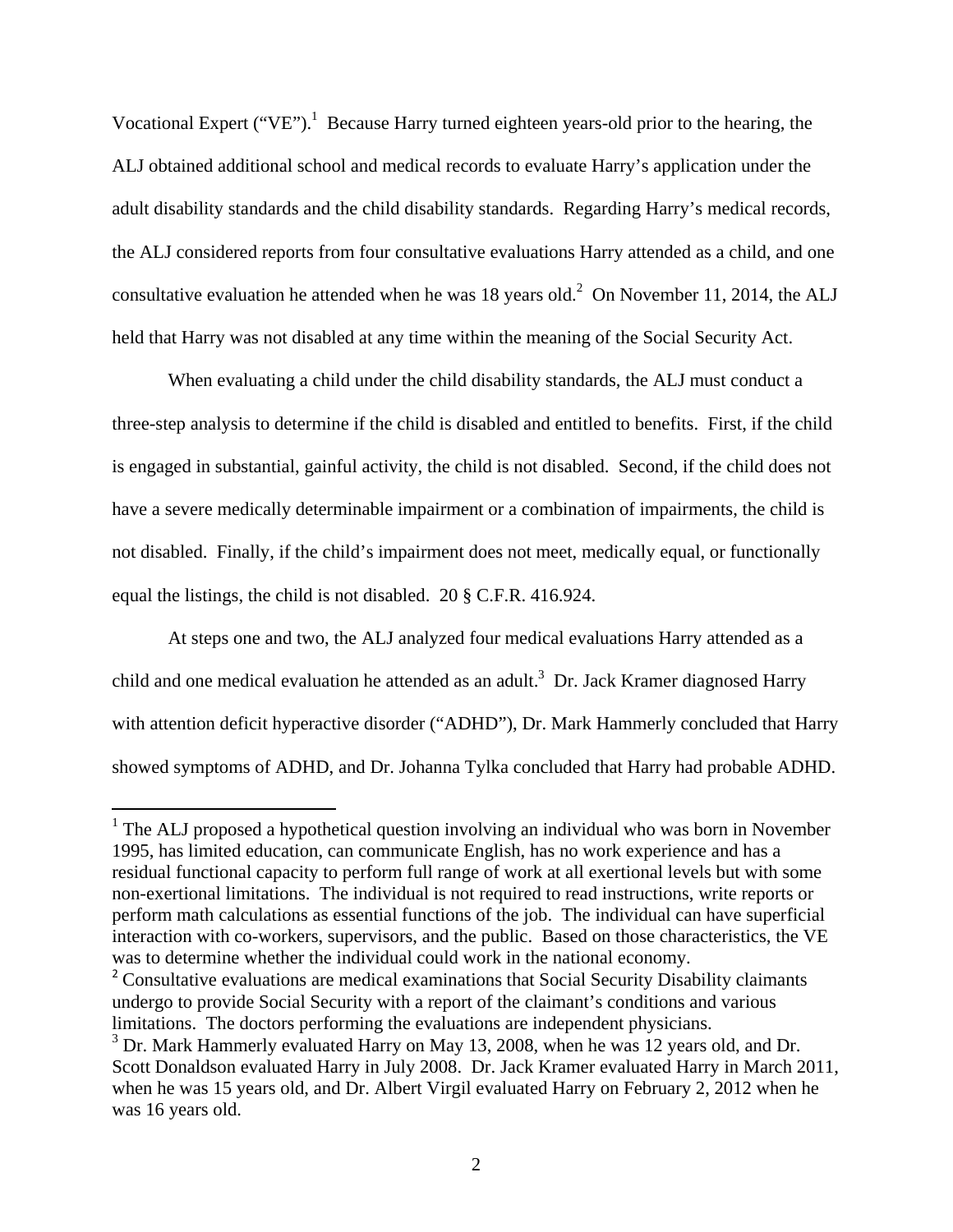Drs. Donaldson, Tylka and Virgil diagnosed Harry with a learning disorder and a depressive disorder, and all four doctors expressed concern about Harry's behavioral patterns. Based on the results of Harry's medical evaluations, the ALJ found that Harry had not engaged in any substantial gainful activity, and that he had severe impairments of ADHD, oppositional defiant disorder, learning disorder and a depressive disorder.

 At step three, an impairment functionally equals a listing if it results in marked limitations in two domains of functioning or an "extreme" limitation in one domain of functioning. 20 CFR § 416.924(a). An impairment results in a marked limitation if it seriously interferes with the person's ability to independently initiate, sustain, or complete activities. *Id*. The ALJ found that Harry had impairments that caused a marked limitation in his ability to interact and relate with others, but he did not have marked limitations in the other domains of functioning. The ALJ concluded that Harry's impairment did not result in a marked limitation in two domains of functioning or an extreme limitation in one domain; therefore, it did not functionally equal a listing. <sup>4</sup> Because Harry did not have an impairment or combination of impairments that either meets, medically equals, or functionally equals a listed impairment, the ALJ concluded that he is not disabled.

The ALJ then evaluated Harry under the adult disability standards, which requires the ALJ to conduct a five-step analysis to determine whether a claimant is disabled and entitled to benefits. At step one, the ALJ found that since Harry turned 18 years old, he had not engaged in substantial gainful activity. At steps two through five, the ALJ analyzed Harry's medical evaluations, and the VE's interrogatories. The doctors who conducted Harry's medical evaluations determined that Harry has severe depressive disorder, ADHD, oppositional defiant

<sup>&</sup>lt;sup>4</sup> An impairment functionally equals a listing if it results in marked limitations in two domains of functioning or an "extreme" limitation in one domain. 20 CFR § 416.924(a).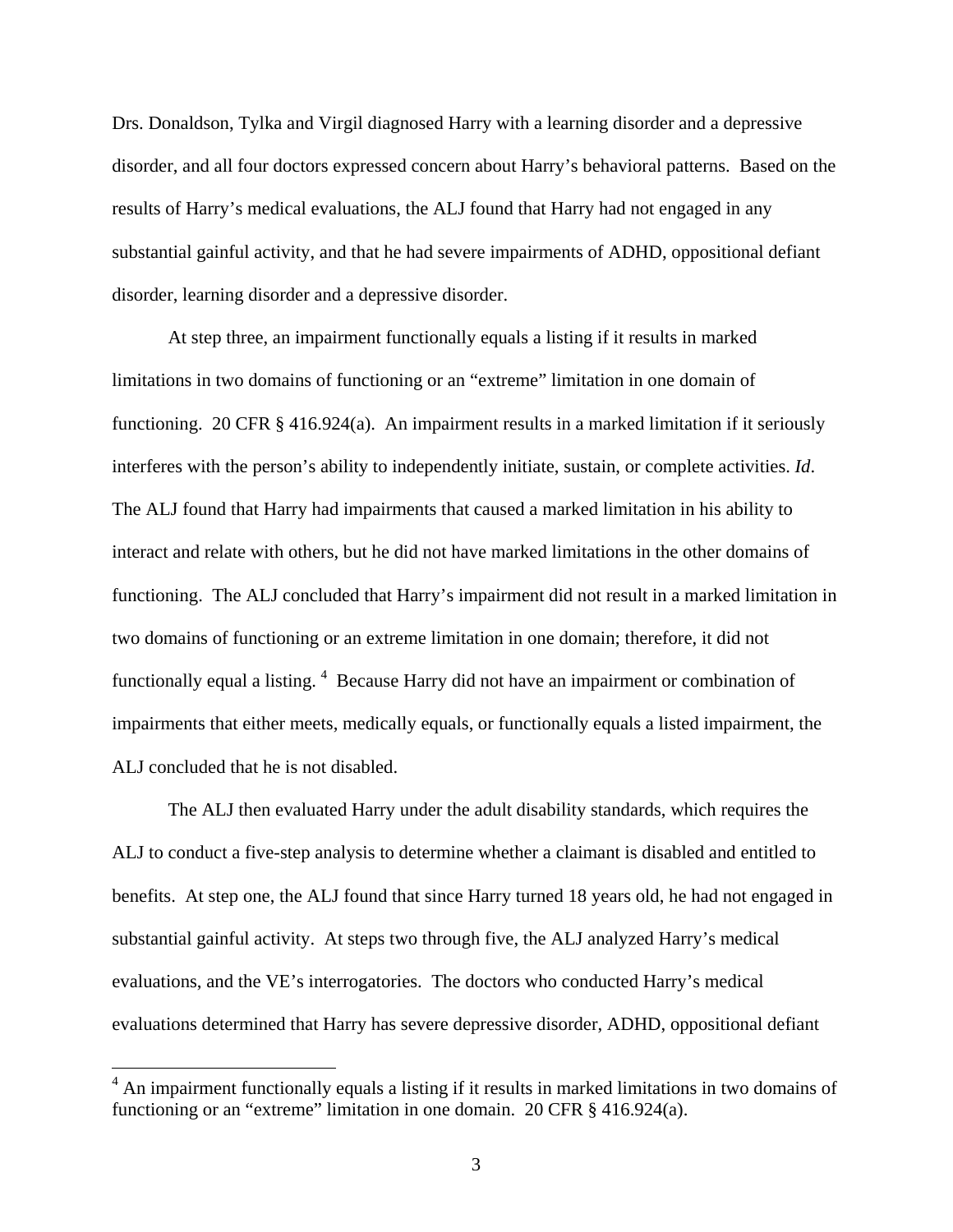disorder, and a depressive disorder. Despite those diagnoses, Harry has the residual functioning capacity ("RFC") to perform basic work activities. The VE concluded that Harry could perform unskilled jobs such as a janitor, dishwasher or packager—each with 190,000-200,000 present jobs in the national economy. Based on Harry's medical evaluations and the VE's conclusion, the ALJ determined that Harry has severe medical impairments, but he could perform jobs that existed in significant numbers in the national economy; therefore, he is not disabled under the Social Security Act at any time after he turned 18 years old.

### **II. STANDARD OF REVIEW**

Upon objection to a magistrate judge's report and recommendation, this Court must "make a de novo determination of those portions of the report or specified proposed findings or recommendations to which objection is made." 28 U.S.C  $\S$  636(b)(1)(C). Under the Social Security Act, the ALJ determines whether someone is disabled by weighing evidence and resolving disputes, based on the record as a whole. *Kalmbach v. Comm'r of Soc. Sec.,* 409 F. App'x 852, 859 (6th Cir. 2011). The ALJ's determination shall be viewed as conclusive, if it is supported by substantial evidence. *Id.* The Court's de novo review is limited to determining whether substantial evidence supports the ALJ's findings and whether the ALJ applied the correct legal standards. *Id.* Substantial evidence is "more than a scintilla, it is evidence a reasonable mind might accept as adequate to support a conclusion." *Id* (quoting *Richardson v. Perales*, 402 U.S. 389, 401 (1984)).

### **III. ANALYSIS**

Harry objects to the magistrate judge's report and recommendation on three grounds: (1) the ALJ did not properly evaluate whether Harry's impairments functionally equaled the listings;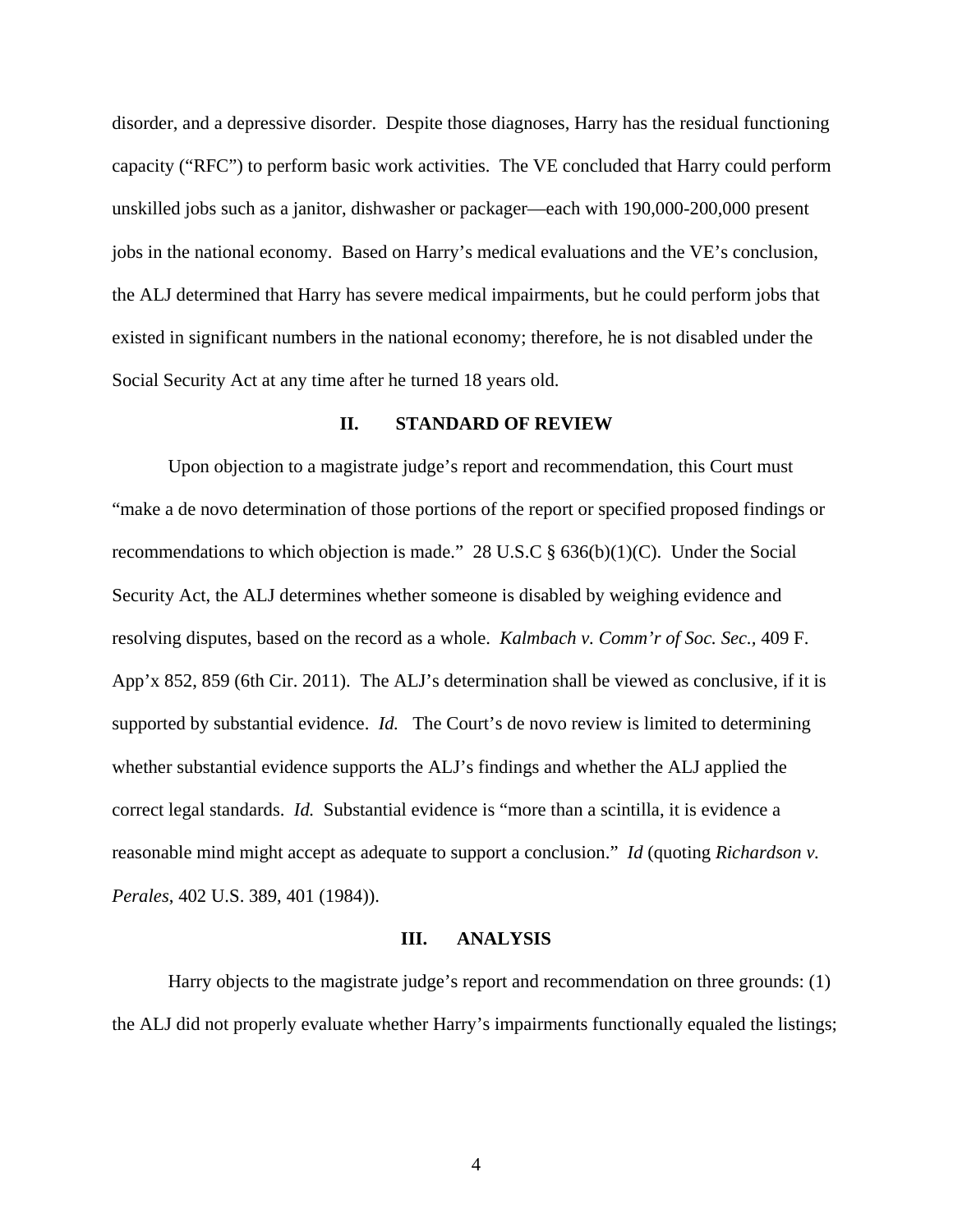(2) the ALJ did not properly evaluate whether Harry satisfied the requirements of Listing 112.05; (3) the ALJ did not properly evaluate whether Harry satisfied the requirements of Listing 12.05.

# **A. The ALJ Properly Evaluated Whether Harry's Impairments Functionally Equaled the Listings**

Harry objects to the Magistrate Judge's Recommendation that the ALJ properly evaluated

whether Harry's impairments functionally equaled the listings. Harry asserts that the ALJ

properly concluded that he has a marked limitation in one functioning domain, but the ALJ

provided a "terse and conclusory analysis regarding the remaining five functional domains."

Reviewing the record in its entirety, this Court disagrees with Harry and finds substantial

evidence in the record to support the ALJ's analysis regarding all six functional domains.

When determining whether a child is disabled and entitled to Social Security benefits, the

ALJ must conduct the following three-step analysis:

- 1. If the child is engaging in substantial gainful activity, the child is not disabled. If the child is not engaging in substantial gainful activity, the ALJ will consider any physical or mental impairments to see if the child has an impairment or a combination of impairments that is severe;
- 2. If the child's impairments are not severe, the child is not disabled. If the impairments are severe, the child's claim will be reviewed to see if the child has any impairments that meets, medically equals or functionally equals the listings;
- 3. If the child has impairments that meets, medially equals or functionally equals the listings, the child is disabled. If the impairments do not meet, medically equal or functionally equal the listings, the child is not disabled. An impairment functionally equals a listing if it results in marked limitations in two domains of functioning or an extreme limitation in one domain of functioning.

20 C.F.R. § 416.924a(a).

Harry's objection focuses primarily on step three of the analysis, whether his

impairments functionally equaled the listings, but the Court will briefly address steps one and

two. The record shows that the ALJ evaluated Harry pursuant to the required three-step analysis.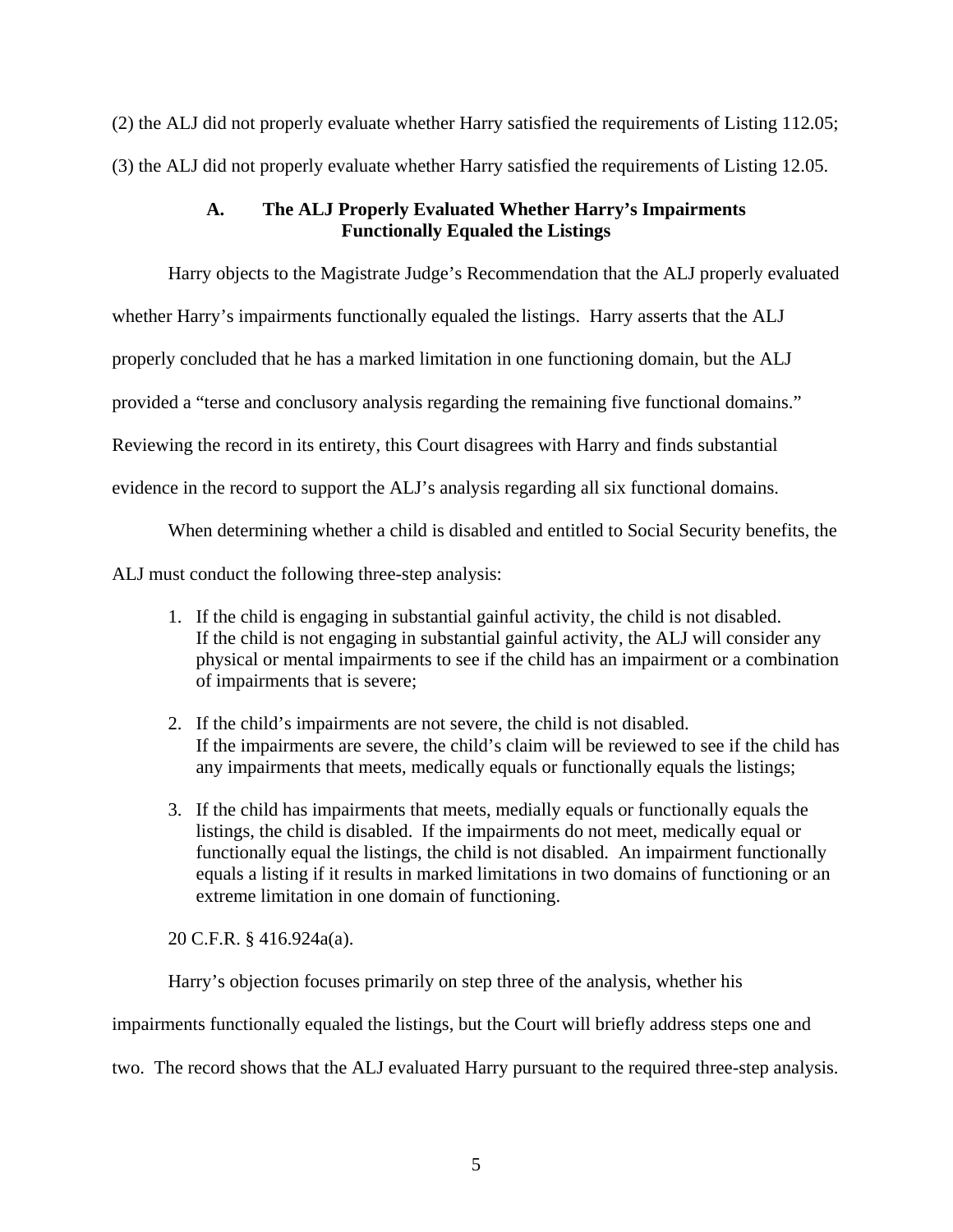The ALJ relied on Harry's testimony at his administrative hearing, his educational reports and his medical evaluations. At step one, the ALJ determined that Harry was not engaged in any substantial gainful activity.<sup>5</sup> Relying on Harry's medical evaluations at step two, the ALJ determined that Harry had severe impairments of ADHD, oppositional defiant disorder, learning disorder, and depressive disorder.

At step three, the ALJ must determine whether an impairment meets, medically equals, or functionally equals the listings. An impairment functionally equals a listing if it results in marked limitations in two domains of functioning or an extreme limitation in one domain of functioning. 20 C.F.R.  $\S$  416.924a(a).<sup>6</sup> A limitation is marked if it interferes seriously with a child's ability to independently initiate, sustain, or complete activities. 20 C.F.R. § 416.926a(e)(2). A limitation is extreme if it interferes very seriously with a child's ability to independently initiate, sustain, or complete activities.  $20 \text{ C.F.R.}$  § 416.926a(e)(3).

Harry argues that at step three, the ALJ did not discuss evidence relevant to his claim, such as his IQ score, his poor academic performance, his medical evaluation with Dr. Albert Virgil and his reports from his Individualized Education Program ("IEP") teacher. The record, however, shows that the ALJ did consider the evidence mentioned above when making his determination.

 $<sup>5</sup>$  Substantial activity is any work that involves doing significant physical or mental activities. 20</sup> C.F.R. § 416.972(a). Gainful activity is any work conducted for pay or profit. 20 C.F.R. § 416.972(b). School activities, household chores and social program are not considered gainful activity. 20 C.F.R. § 416.972(c).

<sup>&</sup>lt;sup>6</sup> The six domains of functioning are as follows:

<sup>1)</sup> acquiring and using information;

<sup>2)</sup> attending and completing tasks;

<sup>3)</sup> interacting and relating with others;

<sup>4)</sup> moving and manipulating objects;

<sup>5)</sup> caring for yourself;

<sup>6)</sup> health and physical well-being.

<sup>20</sup> C.F.R. § 416.926A(b)(1)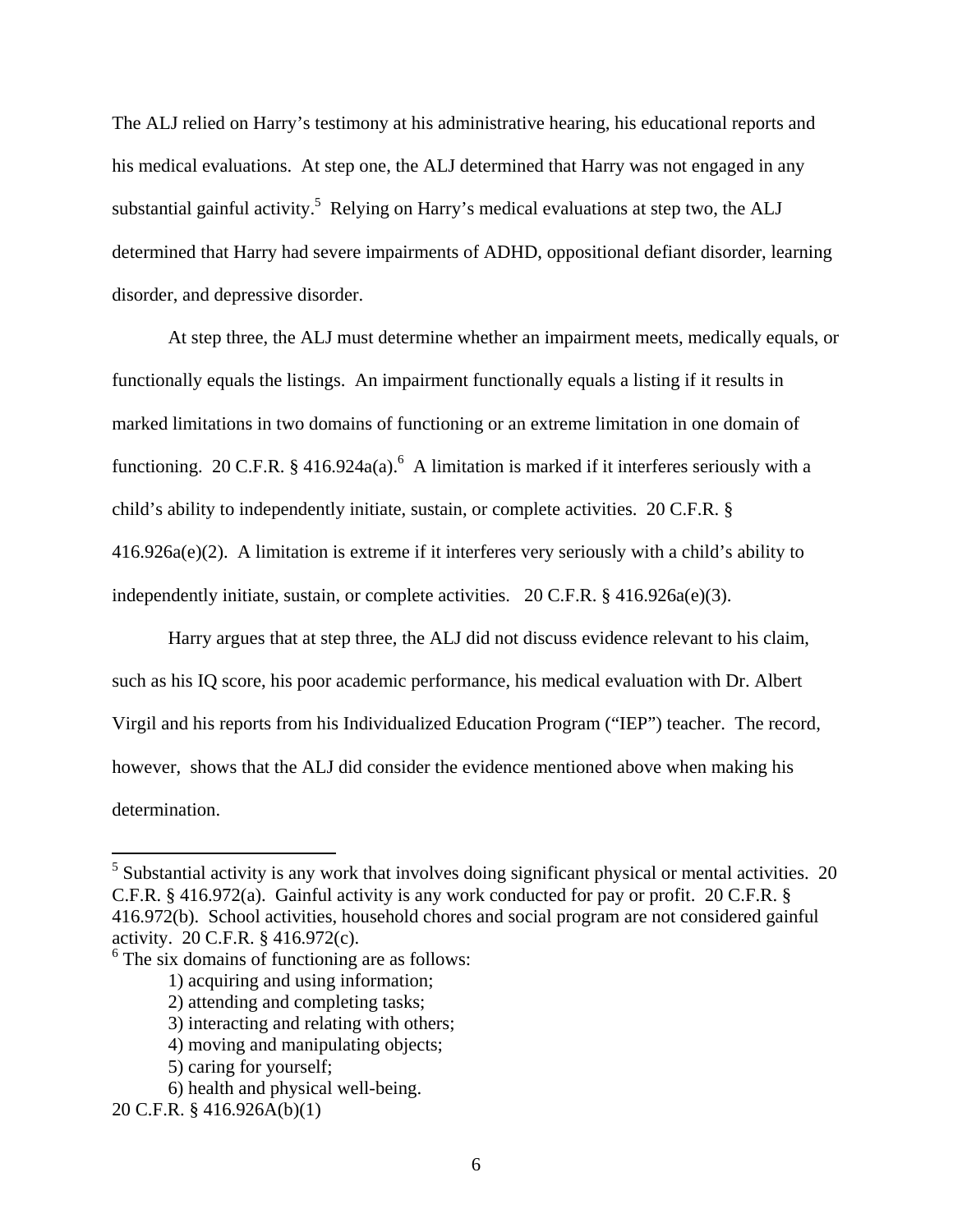When evaluating whether Harry's impairments functionally equaled the listings, the record shows that the ALJ relied on Harry and Deidra's testimony at his administrative hearing, a questionnaire from his IEP teacher concerning his six functional domains, and Harry's medical evaluation from Dr. Virgil, which stated that Harry has an impaired ability to acquire and use information. Harry testified that he sometimes had problems focusing in school, and Deidra testified that Harry would do his homework, but not turn it in. The ALJ also had evidence to support the fact that Harry's ability to acquire and use information was improving—counseling notes that showed Harry was back on his ADHD medication, his grades were improving and he was passing all but one class. The ALJ determined that Harry's impairments did not meet or medically equal a listed impairment; however, he found that Harry's impairments functionally equaled a listed impairment. The ALJ determined that Harry has a marked limitation in his ability to interact with and relate to others (domain 3), and a less than marked limitation in his ability to acquire and use information (domain 1), but he did not find any marked limitations in the other five domains. The ALJ determined that Harry had a less than marked limitation in domain 1 because of his improvement in that area.

Further, the ALJ relied on uncontradicted opinions from State agency physicians, psychologists, and experts in Social Security disability evaluation, Drs. Marlow and Zwissler. The psychologists concluded that Harry's ability to acquire and use information improved after he began taking his medication, a finding that was consistent with the evidence on the record. The ALJ gave "great weight" to the psychologists' opinions because he is bound to do so by the "treating physician rule." *Kalmbach*, 409 F. App'x at 860. The rule generally requires the ALJ to give greater deference to the opinions of treating physicians than to the opinions of nontreating physicians. *Id.*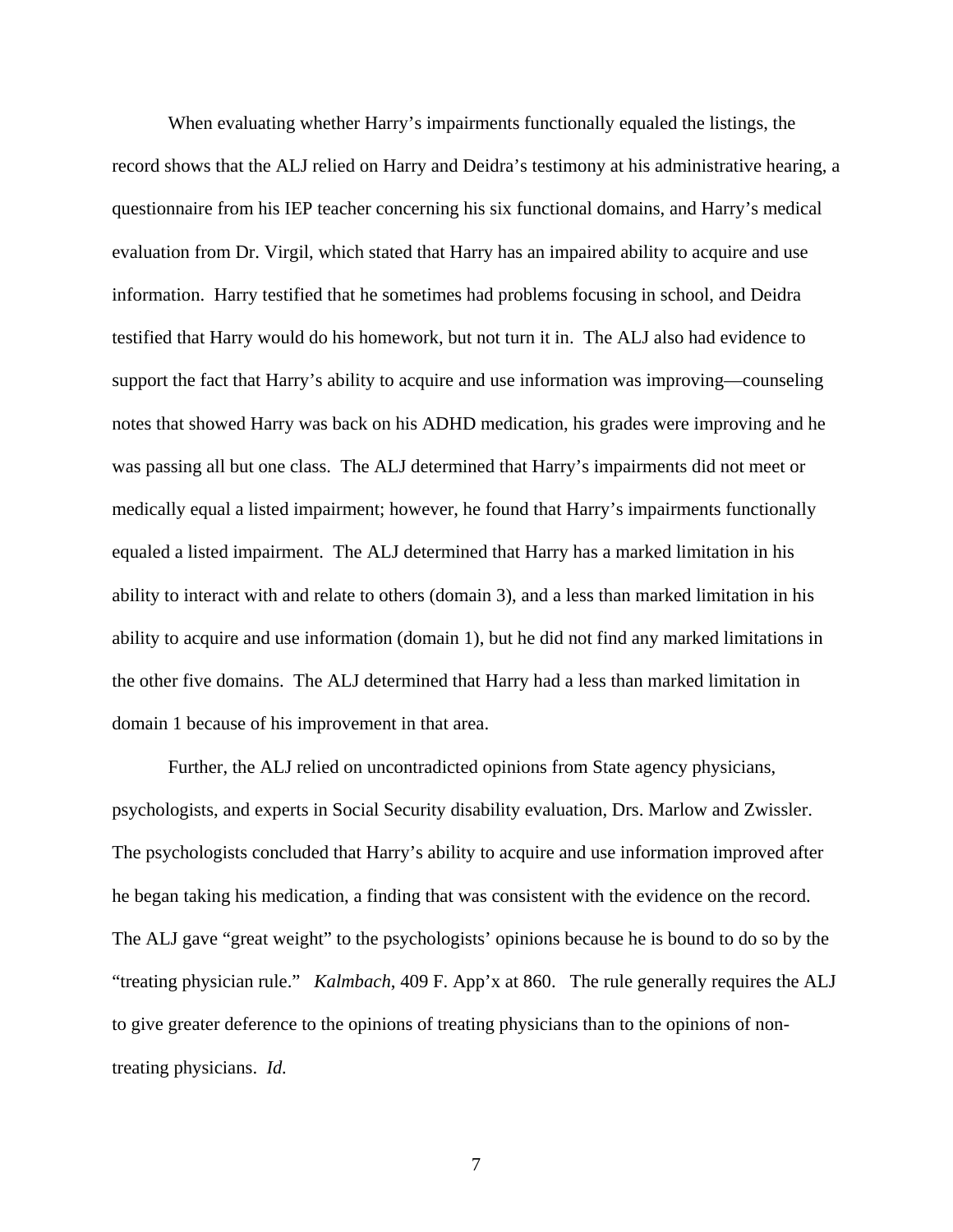Aside from the treating physician rule, the ALJ is not required to explain "every consideration that went into the three-step analysis. *Bledsoe v. Barnhart*, 165 F. App'x 408, 411 (6th Cir. 2006). However, the ALJ did go into detail explaining the evidence he used to determine whether Harry's impairment functionally equaled a listing, and how he weighed the evidence. There is substantial evidence on the record that supports the ALJ's findings that Harry's impairment does not functionally equal a listing. The ALJ's decision "should not be disturbed" unless the Court is persuaded that his findings are insufficient. *Dorton v. Heckler,* 789 F.2d 363, 367 (6th Cir.1986). That is not the case here. Therefore, the Court finds that the ALJ did not err in finding that Harry's impairment does not functionally equal a listed impairment.

## **B. The ALJ Properly Evaluated Whether Harry Satisfied the Requirements of Listing 112.05**

Harry also argues that the ALJ erred by finding that he did not meet the requirements of Listing 112.05. According to Harry, his IQ score of 59, satisfied paragraph C, and D of the listing. Reviewing the record in its entirety, this Court disagrees with Harry and finds substantial evidence in the record to support the ALJ's finding that Harry did not satisfy the requirements of Listing 112.05.

Listing 112.05 of Part 404 Subpart P discusses intellectual disability. Intellectual disability is "categorized by significantly sub-average general intellectual functioning with deficits in adaptive functioning." 20 C.F.R. Part 404, Subpt. P, Appendix 1, Listing § 112.05. A person is intellectually disabled when one of the requirements listed under sections A, B, C, D, E, or F is satisfied. *Id.* The requirements for section C and D are as follows: section C—a valid verbal, performance, or full scale IQ of 59 or less; section D— (1) a valid verbal, performance,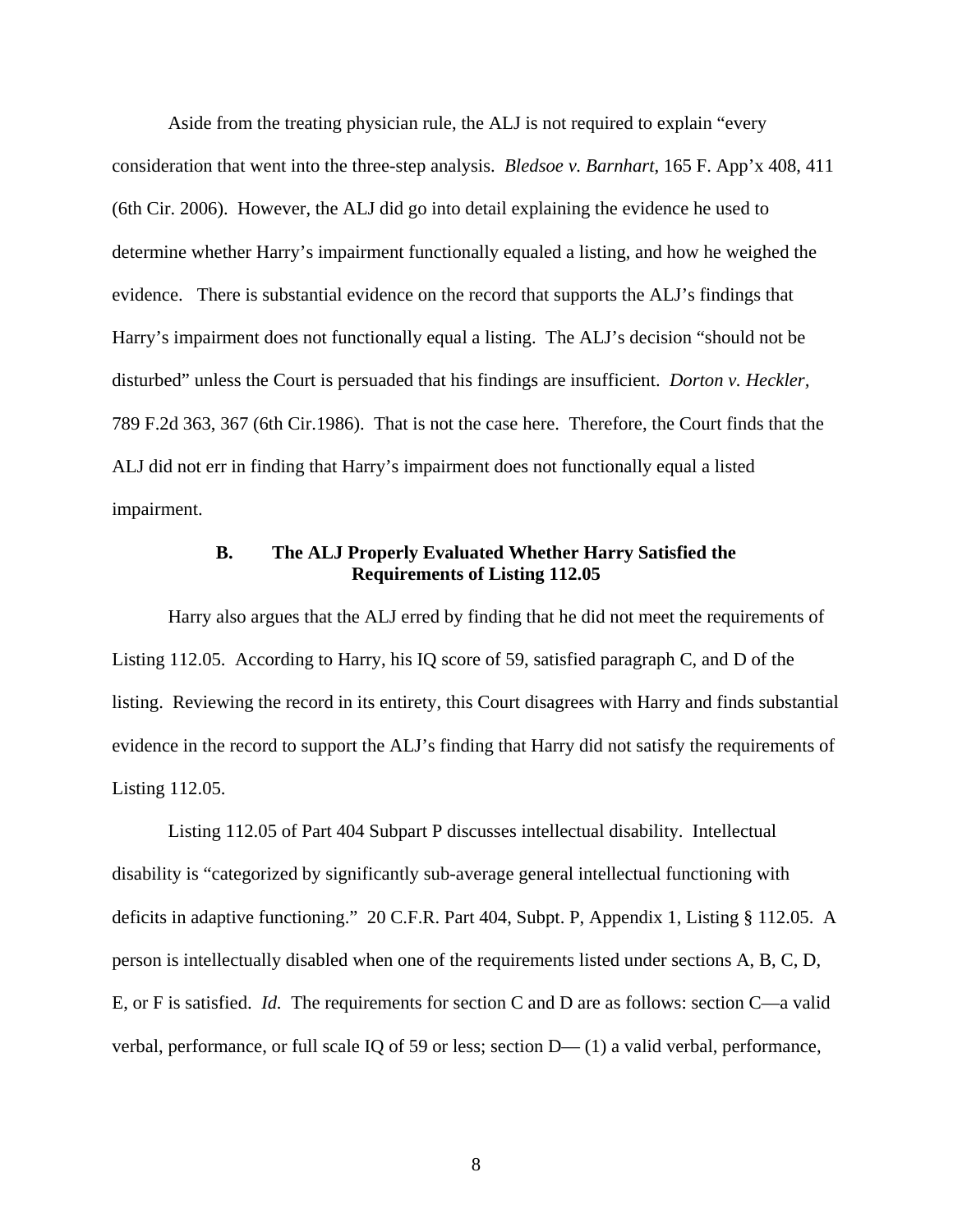or full scale IQ of 60 through 70 and (2) a physical or other mental impairment imposing an additional and significant limitation of function.<sup>7</sup> *Id.*

When determining if a child is intellectually disabled, the ALJ must rely on medical evidence. 20 C.F.R. Part 404, Subpt. P, Appendix 1, Listing § 112.05B. The medical evidence can consist of symptoms, signs, or laboratory findings, including psychological or developmental test findings. *Id.* If available, a medical source should "reflect the medical source's consideration of information from parents or other concerned individuals who are aware of the child's activities of daily living, social functioning, and ability to adapt to different settings and expectations." *Id.* "As necessary, information from nonmedical sources, such as parents, should also be used to supplement the record of the child's functioning to establish the consistency of the medical evidence and longitudinally of impairment severity." *Id.* The ALJ also utilizes standardized testing to evaluate the child. 20 C.F.R. Part 404, Subpt. P, Appendix 1, Listing § 112.05C. Together, medical evidence and standardized tests allow the ALJ to document the required level of severity.

Harry argues that since he has an IQ of 59, he satisfied the requirements described in section C: a valid verbal, performance, or full scale IQ score of 59 or less; or D: a valid verbal, performance, or full scale IQ of 60 through 70 and a physical or other mental impairment imposing an additional and significant limitation of function. 20 C.F.R Part 404, Subpt. P, Appendix 1, Listing § 112.05. While it is true that Harry scored a 59 on an IQ test in 2008, several other scores are part of the record.

Four years later, he was administered the Woodcock-Johnson Tests of Cognitive Ability-Third Edition ("WJ-III COG"). His scores were: (1) General Ability: 80, (2) Verbal Ability: 80,

 $<sup>7</sup>$  Harry's argument is based on Section C and D, therefore, the Court will not address the other</sup> four sections.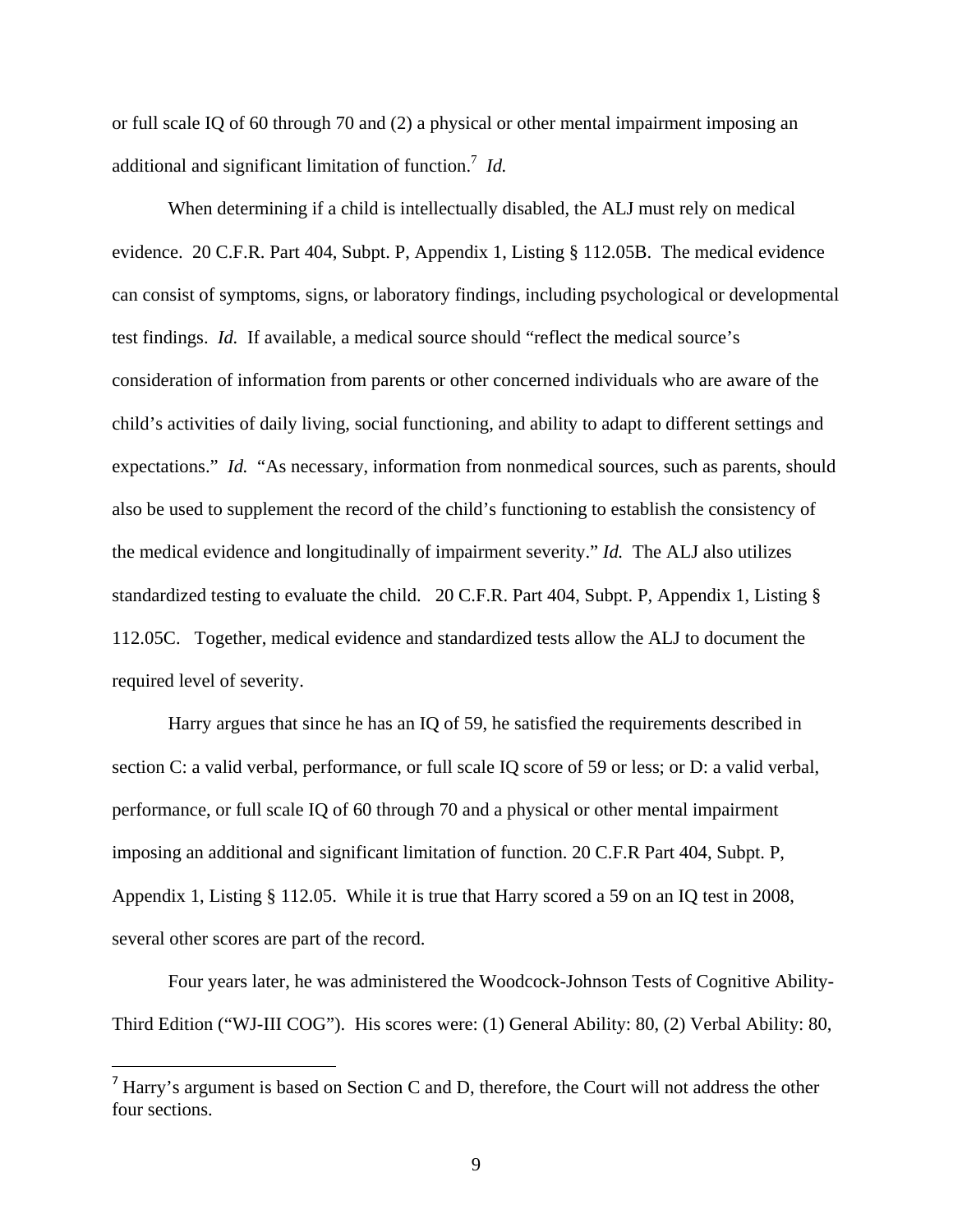(3) Thinking Ability: 85, (4) Cognitive Efficiency: 84, (5) Phonemic Awareness: 94, and (6) Working Memory: 93. Moreover, Harry has previously scored an average of 72 and 84 on the WJ-III COG. Scores between 90 and 110 are considered average. The ALJ considered Harry's scores on each test when he determined that Harry did not meet the requirements of Listing 112.05.

Harry's high scores on the WJ-III COG proves that he exceeds the required score of 59 or less in section C.

As for Section D, it requires: (1) a score ranging between 60 and 70; and (2) a physical or other mental impairment imposing an additional and significant limitation of function. Harry did not meet the requirements of part 1, a score ranging between 60 and 70; therefore, the ALJ did not need to consider whether he met the requirements of part two. The record contains substantial evidence to prove that Harry did not satisfy the requirements of section C or D. The ALJ did not err in failing to consider whether Harry's impairments were consistent with Listing 112.05.

### **C. The ALJ Properly Evaluated Whether Harry Met Listing 12.05**

Consistent with his previous argument, Harry argues that the ALJ failed to evaluate whether he met the requirements of Listing 12.05. According to Harry, the record contains evidence that could raise a substantial question as to whether he satisfied the requirements of the listing. Reviewing the record in its entirety, this Court disagrees.

Intellectual Disability is defined under Listing 12.05 as a significantly sub-average general intellectual functioning with deficits in adaptive functioning initially manifested during the developmental period, i.e. the evidence demonstrates or supports onset of the impairment,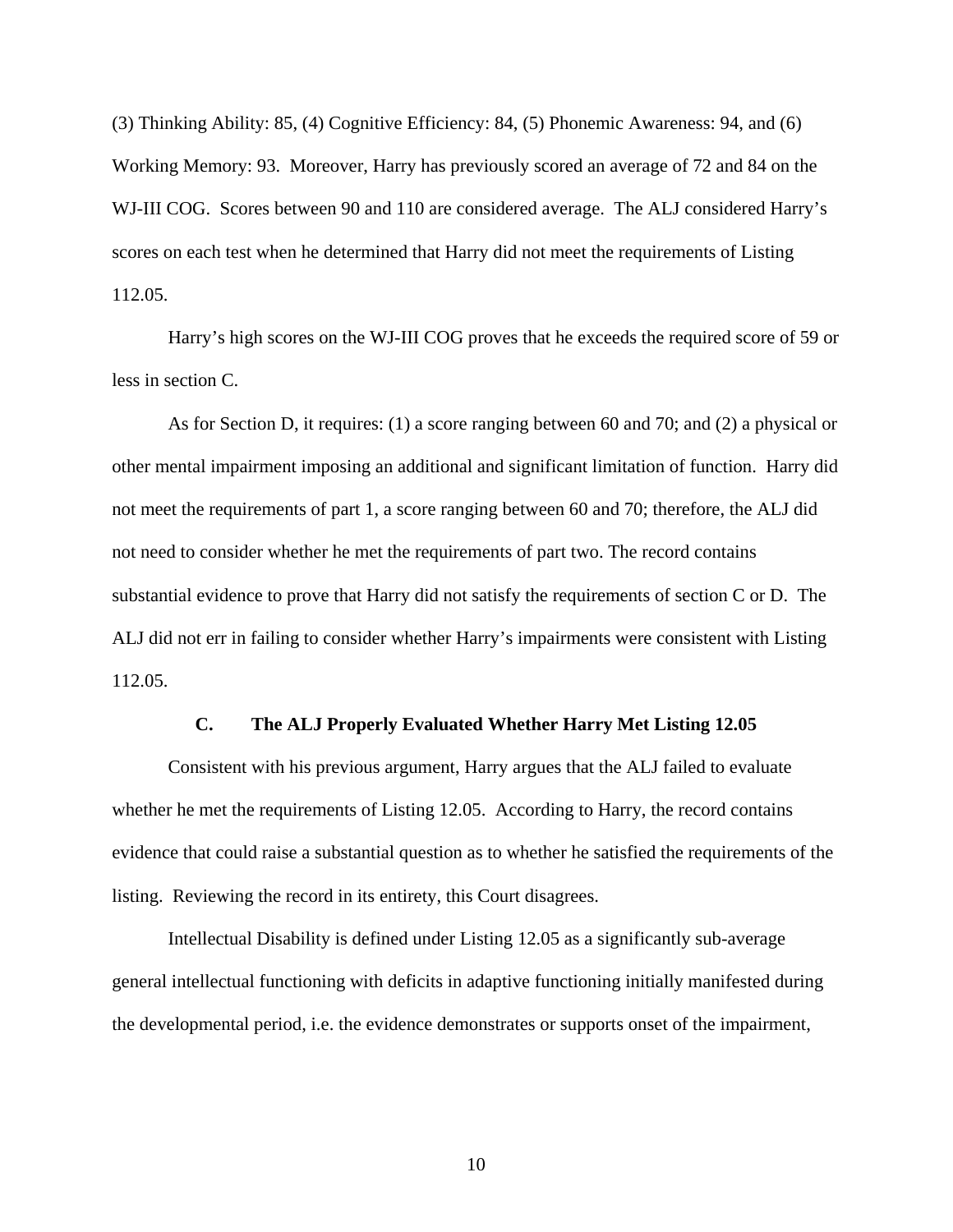before age 22. 20 C.F.R. Part 404, Subpt. P, Appendix 1, Listing § 12. The four criteria for

determining if a claimant is intellectually disabled are:

- A. Mental incapacity evidenced by dependence upon others for personal needs (e.g., toileting, eating, dressing, or bathing) and inability to follow directions, such that the use of standardized measures of intellectual functioning is precluded;
- B. A valid verbal, performance, or full scale IQ of 59 or less;
- C. A valid verbal, performance, or full scale IQ of 60 through 70 and a physical or other mental impairment imposing an additional and significant work-related limitation of function;
- D. A valid verbal, performance, or full scale IQ of 60 through 70, resulting in at least two of the following:
	- 1. Marked restriction of activities of daily living; or
	- 2. Marked difficulties in maintaining social functioning; or
	- 3. Marked difficulties in maintaining concentration, persistence, or pace; or
	- 4. Repeated episodes of decompensation, each of extended duration.

20 C.F.R. Part 404, Subpt. P, Appendix 1, Listing § 12.05. The required level of severity for

Intellectual Disability is met when one of the four requirements is satisfied. *Id*.

Section A's requirements describes disorders that are considered severe enough to prevent someone from doing any gainful activity without any additional assessment of functional limitations. Harry and Deidra testified during Harry's administrative hearing that Harry takes care of himself and has no trouble doing so. Additionally, the record does not contain any evidence, medical or educational, that supports a conclusion that Harry is dependent upon others for personal needs. Therefore, this Court finds that Harry does not meet the requirements of section A.

Section B's requirements also describes disorders that are considered severe enough to prevent someone from doing any gainful activity without any additional assessment of functional limitations. As stated in the discussion of Listing 112.05, Harry has an IQ score of 59, and has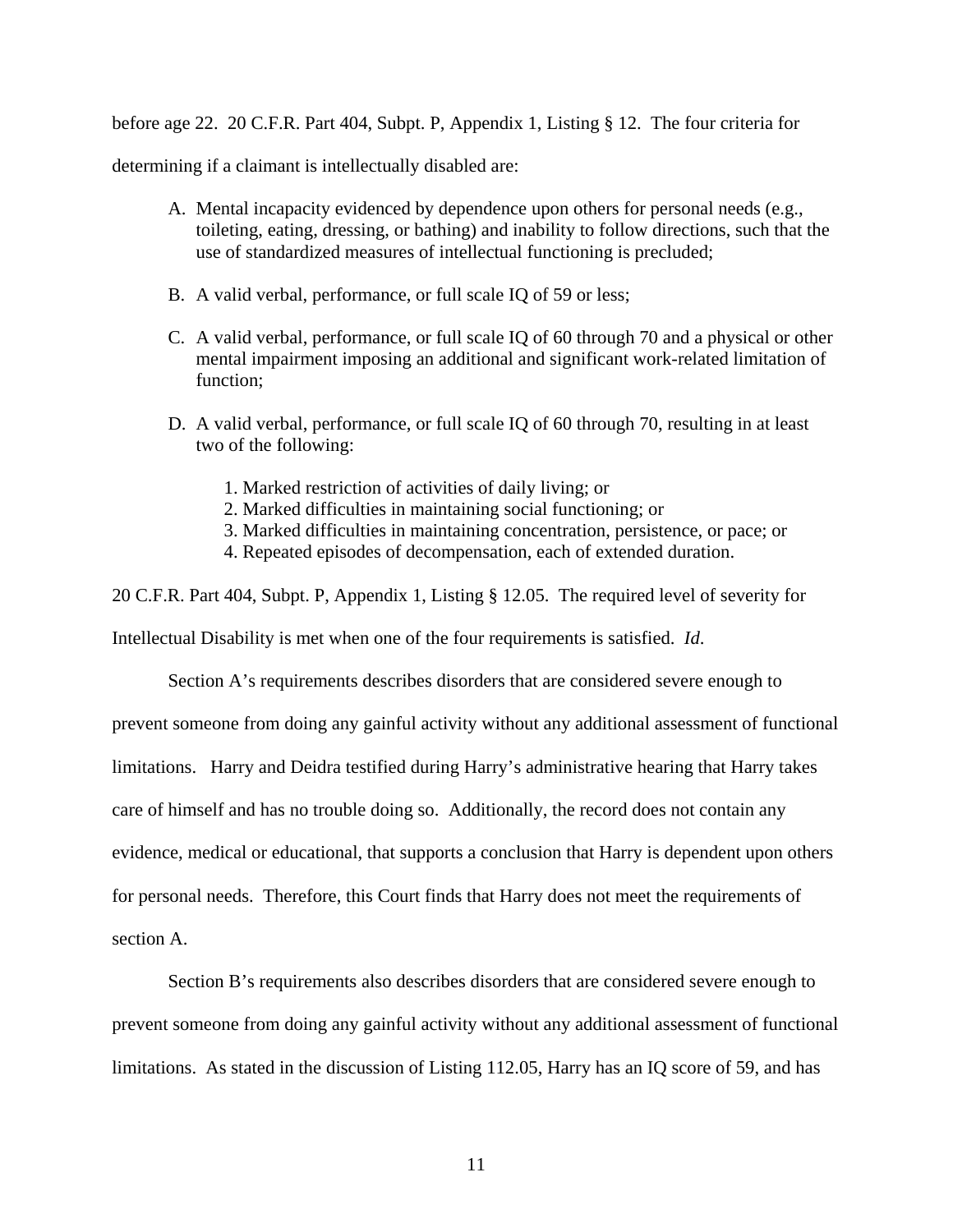scored 72 and 84 on the WJ-III-COG. His most recent scores on the WJ-III-COG ranged between 80 and 94, which clearly exceeds a score of 59 or less. Because of his scores on the WJ-III-COG, Harry does not meet Section B's requirements.

Section C assesses the degree of functional limitation the additional impairments impose to determine if they significantly limit the person's physical or mental ability to do basic work activities. The section requires the claimant to have: (1) a valid verbal, performance, or full scale IQ of 60 through 70; and (2) a physical or other mental impairment imposing additional and significant work-related limitation of function. Listing 12.05 defines mental retardation as a significantly sub-average general intellectual functioning with deficits in adaptive functioning initially manifested before age 22. Adaptive functioning involves how effectively an individual copes with common life demands and meets standards of personal independence in areas such as communication, self-care, and social skills. DIAGNOSTIC AND STATISTICAL MANUAL OF MENTAL DISORDERS at 40 (4th ed. 2000).

To satisfy the requirements of this Listing 12.05, Harry must have the requisite test score and satisfy the "diagnostic description of mental retardation." *Cooper v. Comm'r of Soc. Sec.*, 217 F. App'x 450, 452 (6th Cir. 2007). After Harry turned 18 years old, he was evaluated by Dr. Reece, and she did not express any concern about impairments that may cause significant work-related limitation of function. Dr. Reece diagnosed Harry with an unspecified depressive disorder, unspecified impulse control, and disruptive and conduct disorder. However, she did not diagnose Harry with mental retardation. Dr. Reece reported that Harry was clean, neatly dressed, cooperative, and did not display psychomotor retardation or agitation. Consequently, there is substantial evidence on the record that Harry was not intellectually disabled and therefore he did not meet or equal the requirements of Listing 12.05.